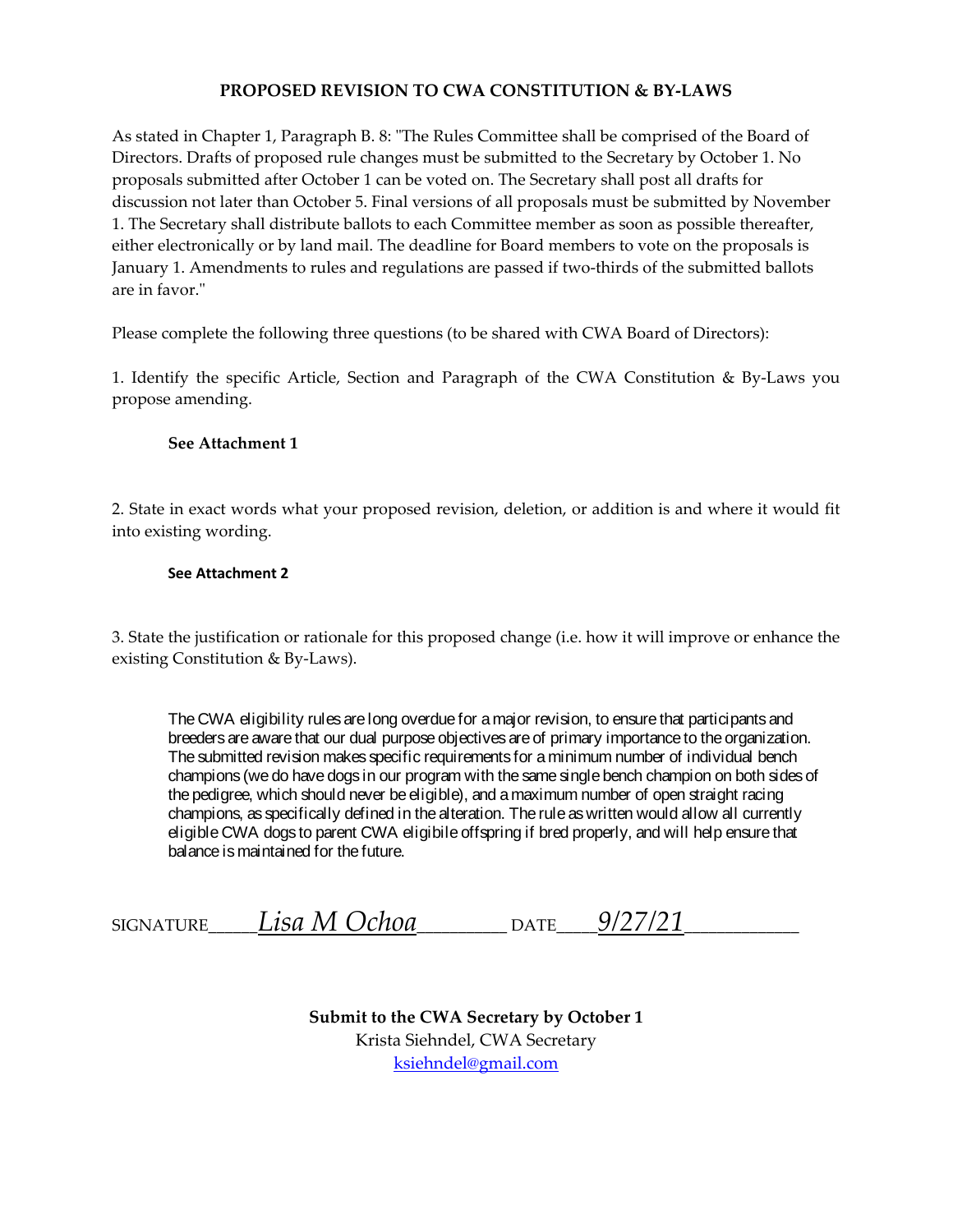## **ATTACHMENT 1: ORIGINAL VERSION**

# **ARTICLE IV Committees**

#### **SECTION 1 Registration Committee**

The Board of Directors will comprise the Registration Committee and will determine the criteria for registration in the CWA program. It is the responsibility of the Registrar to enforce said criteria and issue CWA registration numbers to Whippets eligible to compete in the CWA race program. The minimum requirements for registration of Whippets are:

- 1. Must conform to the Whippet Standard for the Breed. Any disqualification in the Whippet Standard applies to CWA participants. Spayed bitches and neutered males are eligible to compete. Monorchid males must be neutered.
- 2. Must be individually or litter registered by the AKC or CKC. ILP registered dogs are not eligible.
- 3. For the purposes of this rule, "domestic" is defined as any whippet born in the USA or Canada. "Foreign born" is defined as any whippet born outside these two countries.
- 4. Foreign born Whippets must be registered in their country of birth. The CWA Registration application must include four generations of certified pedigree including complete registration numbers (either a certified four‐generation pedigree, or certified pedigrees equal to four generations, i.e., certified three‐ generation pedigree PLUS certified pedigrees of parents).
- 5. The foreign born whippet must have a minimum of one Show Champion (competitive Show Champion title) on each side of the 4‐generation pedigree. At least one champion on one side of the pedigree MUST be no further back than the third generation (the bench champion can appear in the fourth generation on the other side). This requirement will apply to all litters born after April 1, 2015. A "competitive bench championship" is defined as a championship which requires defeating other Whippets in competition to earn the title. See UNITED KINGDOM below for different Show Champion requirements.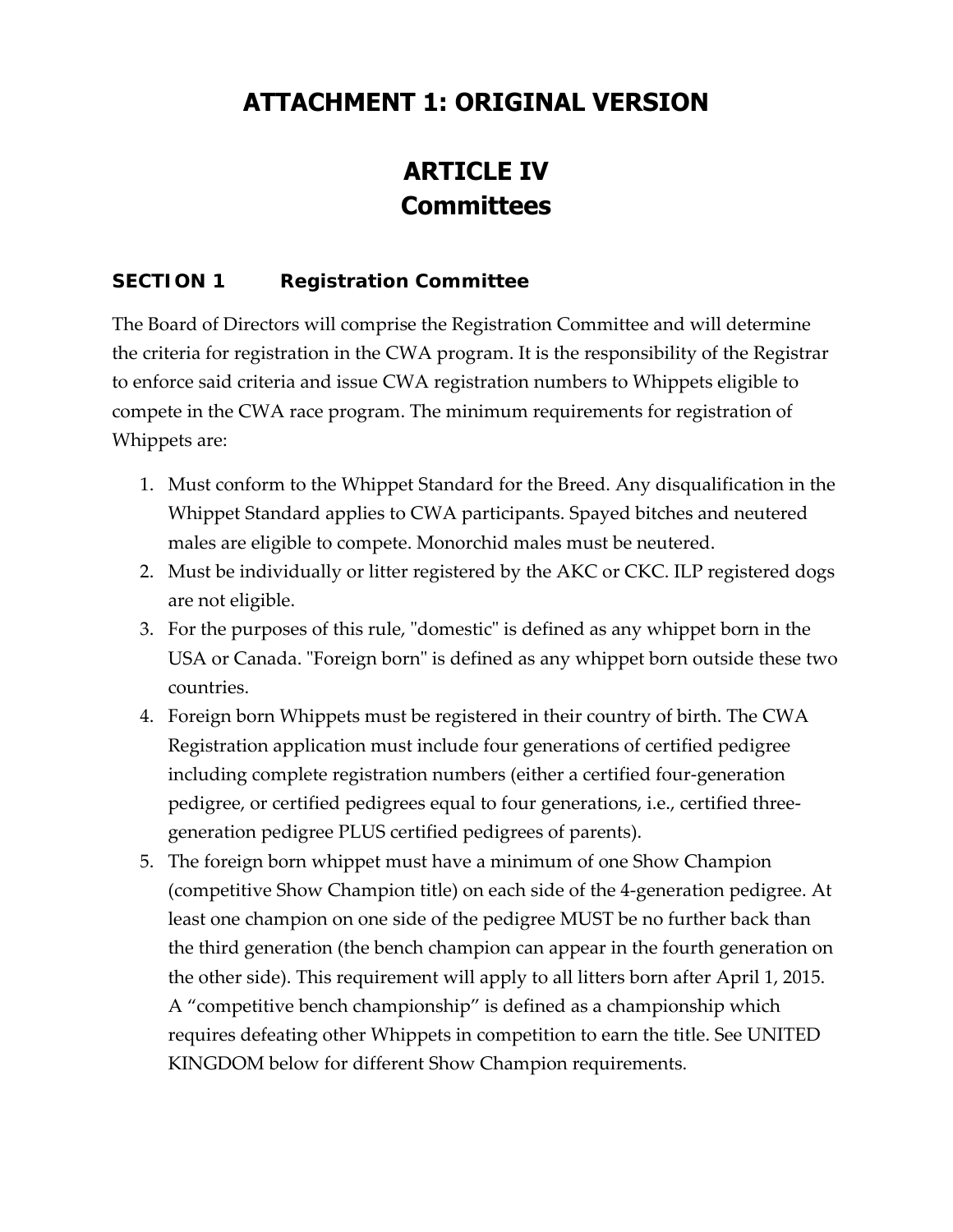- 6. To be eligible for CWA registration, Whippets from the countries below must adhere to the listed requirements:
	- a. BELGIUM: Must have a LOSH registration designation. Any other registration designation is not accepted. No dog with the RISH registration may appear in the four generations.
	- b. FRANCE: No dog with the designation TI on its registration number may appear in the four generations.
	- c. GERMANY: A three‐generation certified VDH (German Kennel Club) pedigree for the submitted dog AND a three‐generation certified VDH pedigree for each parent (to equal four certified generations) is required. If one or more parents are not German registered, then the requirements already defined apply to a 3‐generation pedigree of the parents of the applicant dog (i.e., no RISH, TI, or equivalent dogs appearing in their three‐generation pedigrees).
	- d. UNITED KINGDOM: A Whippet either imported from the United Kingdom or with a U.K. imported sire or dam must meet at least one of the following criteria:
		- 1. Whippet must have a show champion within 3 generations on one side and 4 generations on the other; AND/OR
		- 2. Whippet must have a passport from the official pedigree racing association or be eligible for a passport
- 7. If there is a foreign‐born ancestor within a domestic‐born Whippetʹs pedigree, the country of birth and original registration number must be provided. However, this information is only required for the ancestor closest to the applicant dog (e.g, for the sire but not the grandsire).
- 8. CWA Registration applications for foreign born dogs from countries other than those noted below must provide not only certified official four generations of pedigree listing registration numbers, but also a complete description of what the various numbers and designations mean for the dogs in the pedigree.
- 9. A four‐generation pedigree.
- 10. Any dog or owner barred by AKC, CKC or any other National Kennel Club or National Purebred Racing Association is ineligible. Ban is applicable to submitted four‐generation pedigree (see #4).
- 11. Must be free of Whippet disqualifications (see Chapter VII. Whippet Disqualifications Applying to CWA Events).
- 12. Agreement to submit to DNA and/or drug testing if requested (at CWA expense). At their discretion, the Board of Directors may direct appropriate DNA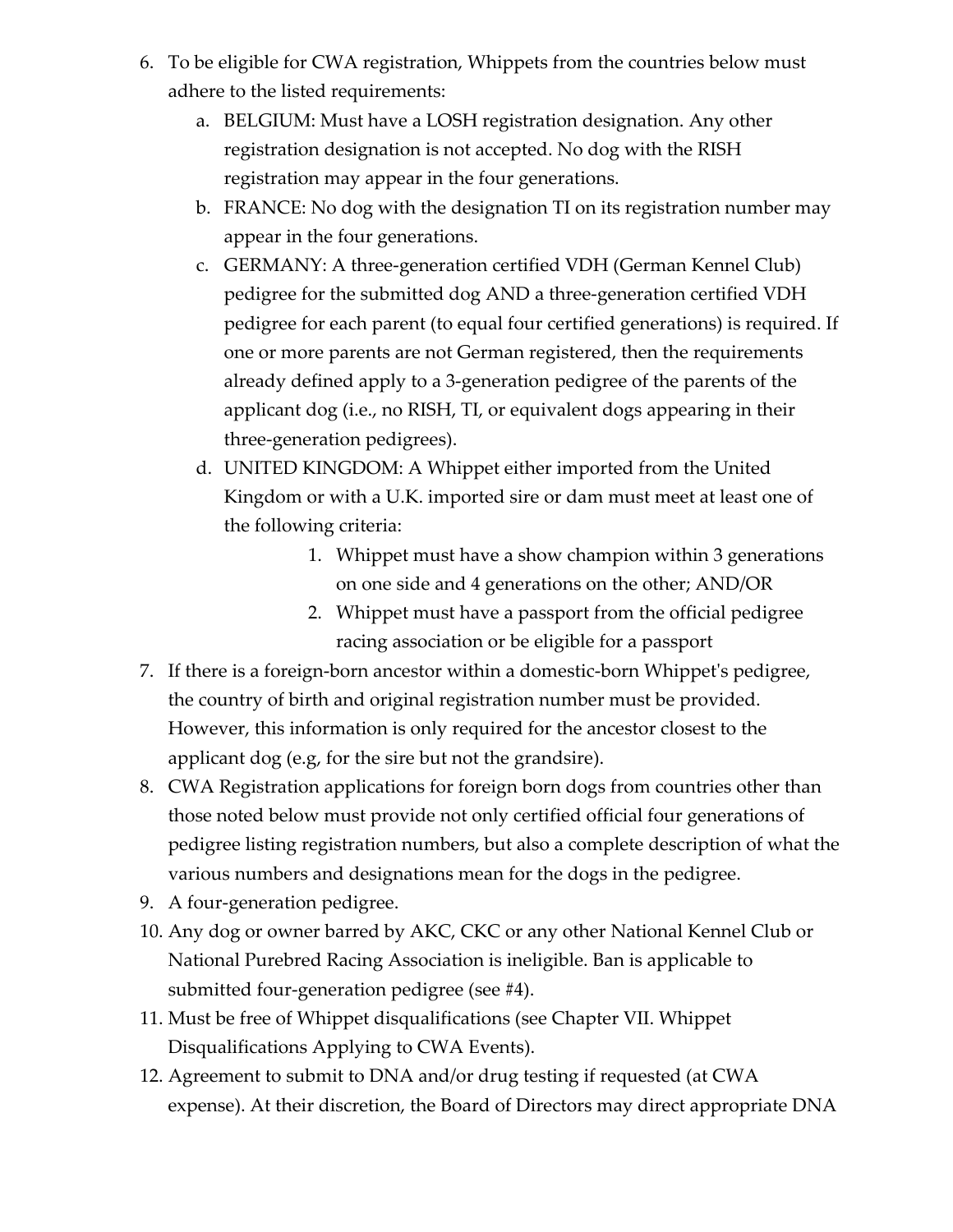and/or drug testing to be performed on any Whippet registered to race, or if applying for registration. The President shall direct such testing. In the event the DNA test(s) confirms the pedigree is incorrect, the dog and all offspring shall be permanently banned from participating in CWA events. In the event the owner of said dog refuses to allow testing for whatever reason, the owner and his or her

Whippets shall be permanently banned from participating in CWA events. Must have a minimum of one Bench Champion (American Kennel Club, Canadian Kennel Club, or the equivalent competitive Bench Champion title of a foreign country) or one Dual Purpose Champion (DPC) on each side of the 4‐generation pedigree. At least one champion on one side of the pedigree MUST be no further back than the third generation (the bench champion can appear in the fourth generation on the other side). This requirement will apply to all litters born after April 1, 2015. A "competitive bench championship" is defined as a championship which requires defeating other Whippets in competition to earn the title.

The Registration Committee shall have the absolute right to refuse or rescind CWA registration numbers of any dog or bitch for cause. "Cause" in this instance includes, but is not limited to, events such as permanent removal of a dog's registration number by the original registering body (not including incidents where registration is suspended for investigatory purposes and the registration is later upheld as correct), banning of the owner or breeder by AKC, CKC or any other National Kennel Club or National Purebred Racing Association, or any other circumstance in which the dog's pedigree is discovered to be falsified or otherwise invalid.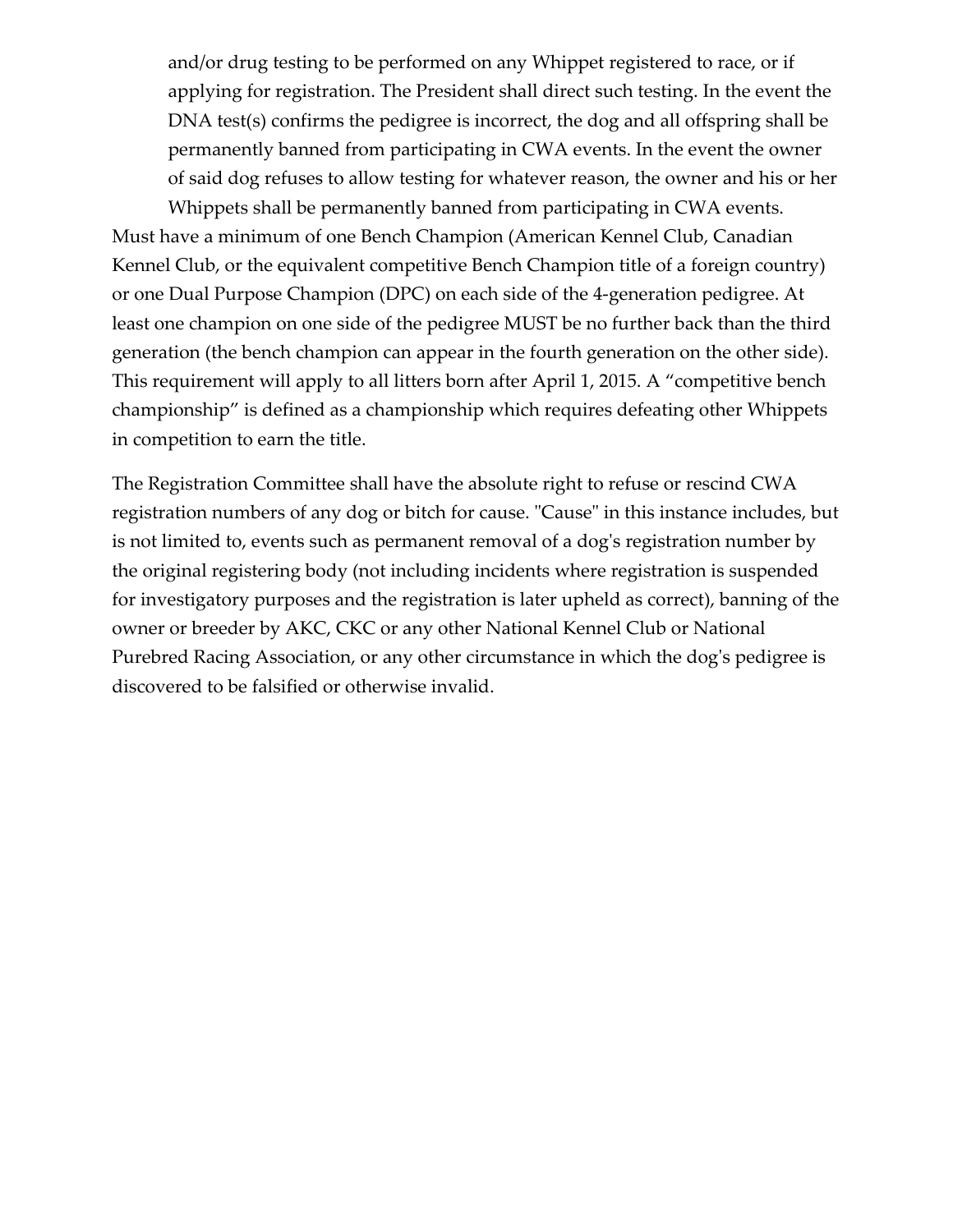# **ATTACHMENT 2 BYLAW REVISED VERSION**

# **ARTICLE IV Committees**

### **SECTION 1 Registration Committee**

The Board of Directors will comprise the Registration Committee and will determine the criteria for registration in the CWA program. It is the responsibility of the Registrar to enforce said criteria and issue CWA registration numbers to Whippets eligible to compete in the CWA race program.

The Registration Committee shall have the absolute right to refuse or rescind CWA registration numbers of any dog or bitch for cause. "Cause" in this instance includes, but is not limited to, events such as permanent removal of a dogʹs registration number by the original registering body (not including incidents where registration is suspended for investigatory purposes and the registration is later upheld as correct), banning of the owner or breeder by AKC, CKC or any other National Kennel Club or National Purebred Racing Association, or any other circumstance in which the dog's pedigree is discovered to be falsified or otherwise invalid.

### **SECTION 2 CWA Eligibility**

The minimum requirements for registration of Whippets are explained below.

## **General Definitions:**

1. For the purposes of this section, "domestic" is defined as any whippet born in the USA or Canada. "Foreign born" is defined as any whippet born outside these two countries.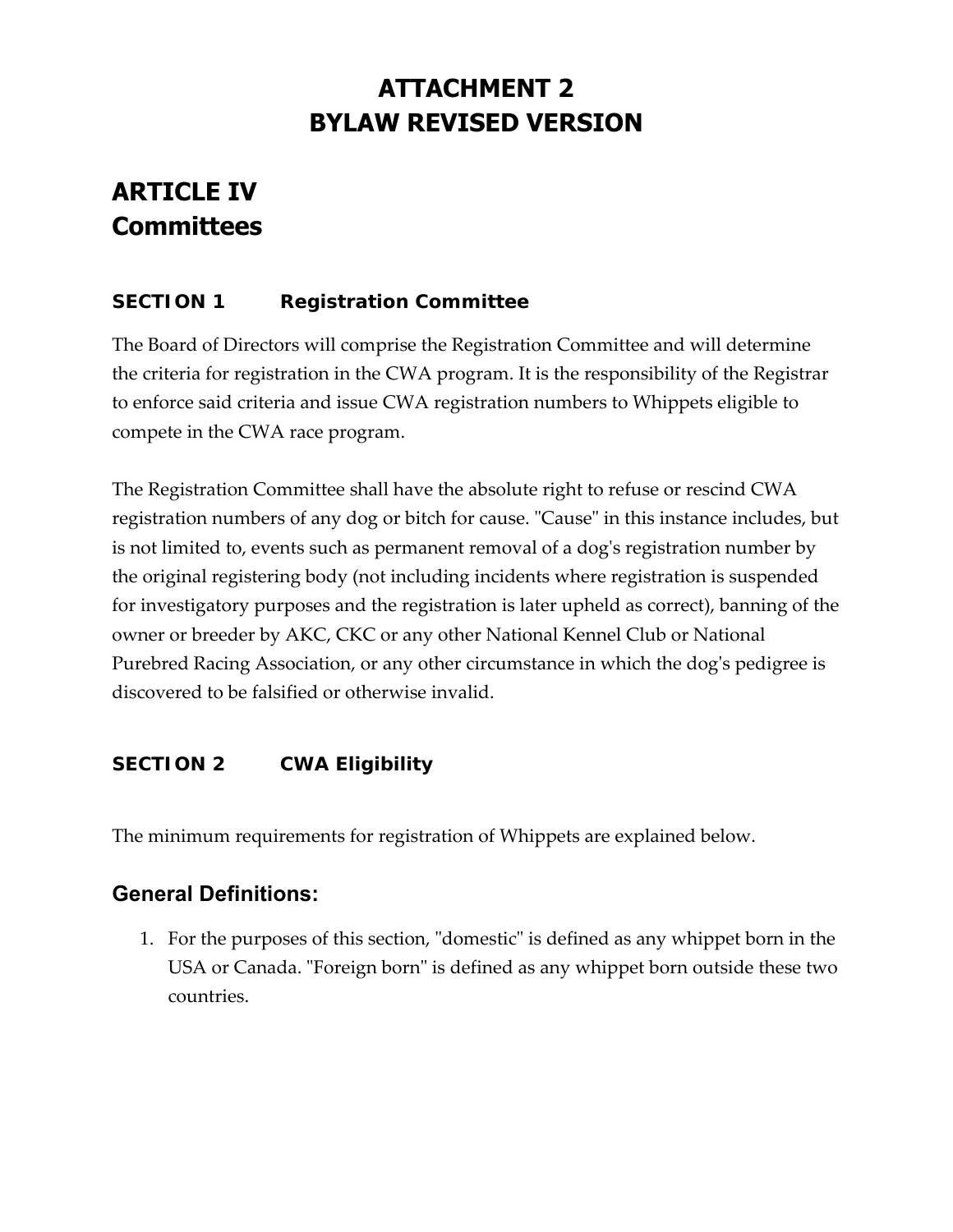- 2. For the purposes of this section, the term "open straight racing champions" is defined as "a championship from any organization, in any country where racing is offered, which fails to inspect for all disqualifying faults as defined in the AKC Standard of the Whippet." Domestic organizations which fall under this rule include, but are not necessarily limited to, Whippet Racing Association (WRA), North American Whippet Racing Association (NAWRA), and Canadian American Racing Association (CARA).
- 3. For the purposes of this section, the term "competitive bench championship" is defined as a conformation championship which requires defeating other Whippets in competition to earn the title. The CWA Dual Purpose Champion (earned as defined in the CWA rules) counts as a competitive bench championship in pedigrees.

### **A. DNA Profile Requirement**

1. Applicants must sign the Agreement to submit to DNA and/or drug testing if requested (at CWA expense). At their discretion, the Board of Directors may direct appropriate DNA and/or drug testing to be performed on any Whippet registered to race, or applying for registration, along with its parents. The President shall direct such testing. In the event the DNA test(s) confirms the pedigree is incorrect, the dog and all offspring shall be permanently banned from participating in CWA events. In the event the owner of said dog refuses to allow testing for any reason, the owner and his or her Whippets shall be permanently banned from participating in CWA events. All descendants of the banned Whippets shall be ineligible to compete or appear in pedigrees for four generations.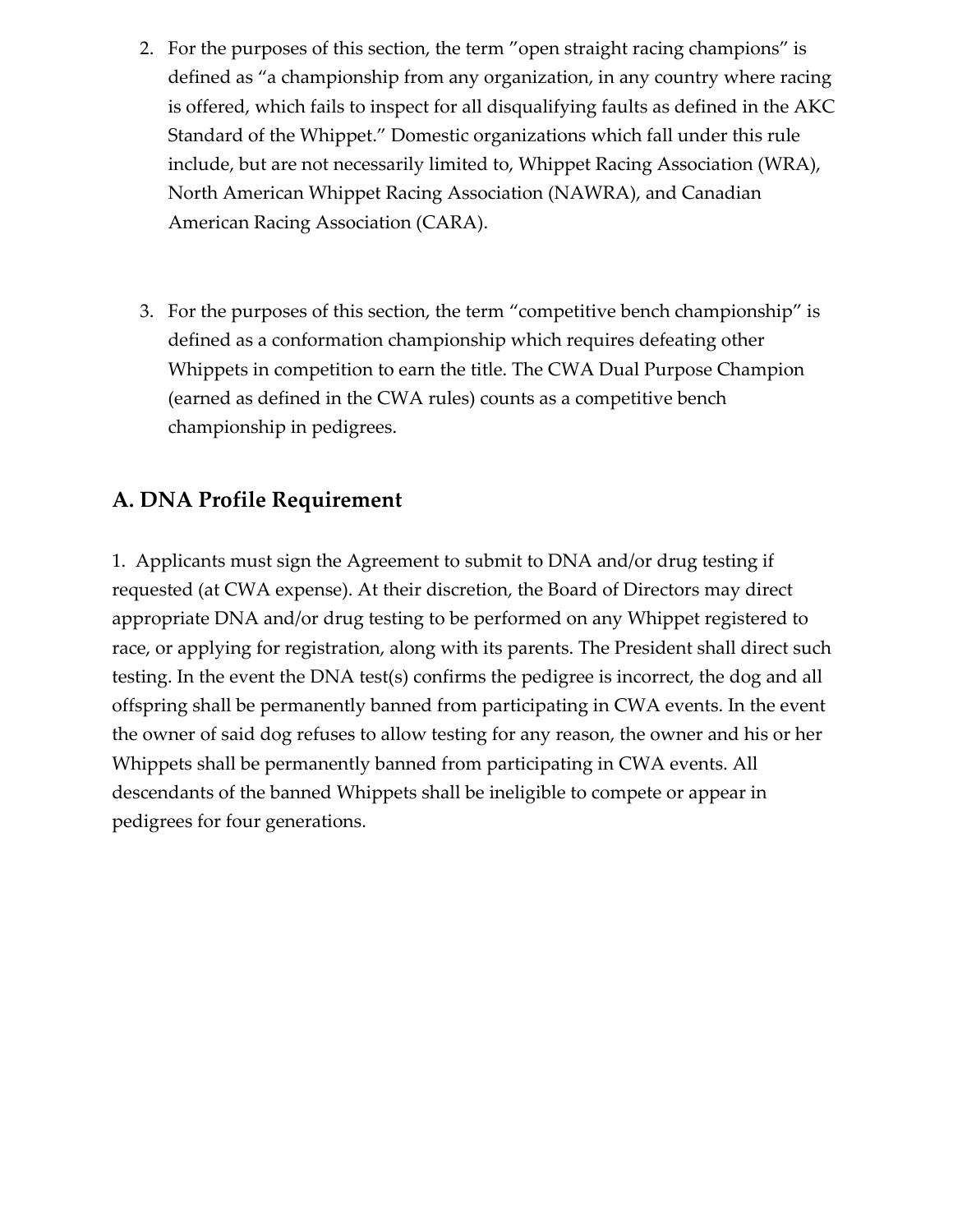2. Beginning January 1, 2022, all CWA registration applications must include proof of DNA profiles, as indicated below:

i. Any dog with a dog bred by Deborah and/or Maurice Bahm, or of the Debmar prefix, in the first two generations of the pedigree must provide proof of AKC DNA profile on the dog being

registered and its parents.

ii. Any dog with one or more open straight racing champions in a 4‐generation pedigree must provide proof of AKC DNA profile on the dog being registered and its parents.

iii. Applications for all other dogs must provide a DNA profile on either the dog being registered or its parents.

## **B. Other eligibility requirements for domestic Whippets**

1. Whippet must be individually registered by the AKC or CKC. ILP/PAL registered dogs are not eligible, nor are similar registrations from any country. Dogs with AKC conditional registration (any AKC registration number starting with the letter "Q") are not eligible, nor is any dog whose four‐generation pedigree contains a dog with a conditional registration. AKC limited registrations are acceptable.

2. If there is a foreign‐born ancestor within a domestic‐born Whippetʹs pedigree, the country of birth and original registration number must be provided. However, this information is only required for the ancestor closest to the applicant dog (e.g, for the sire but not the grandsire).

3. Must be free of disqualifying faults as defined in the AKC Whippet Standard. Spayed bitches and neutered males are eligible to compete. Adult monorchid males must be neutered. Monorchid puppies may run in puppy racing but are not eligible for the match.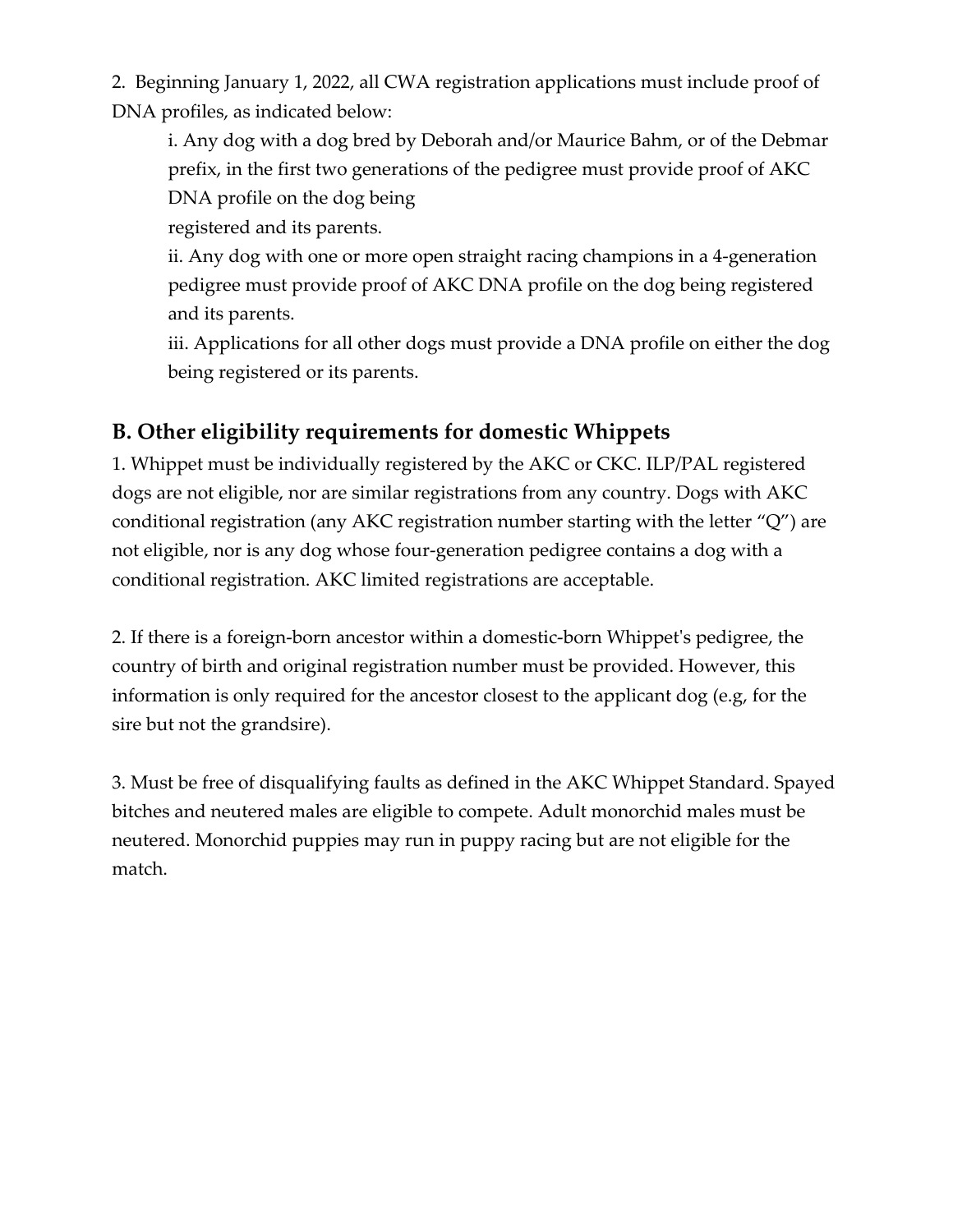4. A four‐generation pedigree must be submitted with the application, and must meet the standards defined below:

i. Any dog or owner barred by AKC, CKC or any other National Kennel Club or National Purebred Racing Association is ineligible. The current list of ineligible dogs/owners is indicated on the application.

ii. For all dogs born after August 1, 2022:

- a) The pedigree may not contain more than five open straight racing champions (dogs with multiple appearances in a pedigree are only counted one time).
- b) The pedigree for every dog must contain at least four individual competitive bench champions (dogs with multiple appearances in a pedigree are only counted one time). At least one of the champions must be within the first three generations on one side of the pedigree.

iii. For all dogs born after January 1, 2030:

- a) Open straight racing champions in the pedigree shall be restricted to not more than four individuals. (Dogs with multiple appearances in a pedigree are only counted one time)
- b) Bench champions in the pedigree will be increased to five individuals. (Dogs with multiple appearances in a pedigree are only counted one time)

## **C. Minimum eligibility requirements for foreign‐born Whippets:**

1. Foreign‐born Whippets must be registered in their country of birth and also with the AKC and/or CKC. The CWA Registration application must include four generations of certified pedigree including complete registration numbers (either a certified four‐ generation pedigree, or certified pedigrees equal to four generations, i.e., certified three‐ generation pedigree PLUS certified pedigrees of parents), along with a complete description of all conformation and/or racing titles on the ancestors in the pedigree The submitted four generation pedigrees of all foreign born whippets must adhere to the standards listed above for domestic‐born Whippets, both the DNA profile requirement section, and also the section detailing exclusion of dogs from banned owners/kennels, and numbers of open straight racing champions/bench champions. 2. Whippets from the countries listed below must also adhere to the additional requirements indicated in their sections: